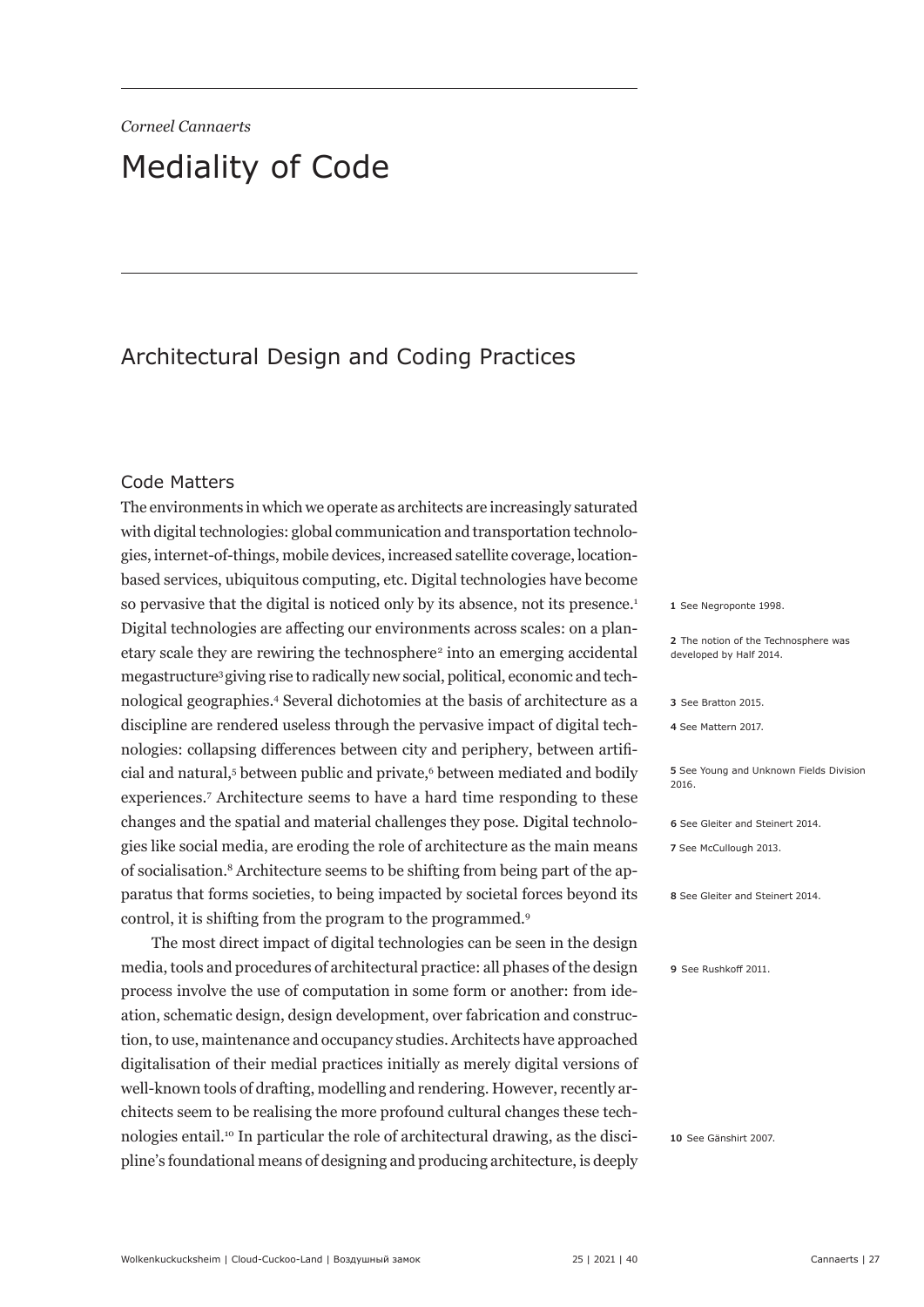**11** Scheer, David 2014 argues that the medial practices of architecture are going through a fundamental shift from representation to simulation.

affected by the shift from representation to simulation resulting from the digitalisation of design media.11 The call for this edition of the journal identifies the medial practices of architecture from two points of view: firstly, the influence of design media on the design and production of architecture, secondly the impact of architecture on societies and users at large. This paper focuses mainly on the former, on the mediality of coding in architectural design. In response to the second point of view it seems more fruitful to reverse the directionality of the question, instead of questioning architecture's impact on users and societies, it is more fruitful to look into the impact of the increased digitalisation of our societies on the medial practices of architecture. As such it does not directly deal with the pervasiveness of digital technologies and their material, spatial and environmental impact, nor with architecture's role in the societies, cultures, and media ecologies it gives rise to. However, these phenomena demonstrate that code matters, that code is increasingly entangled within our environments and stresses the urgency for architects to engage with coding. It frames the medial practices of coding in architectural design within a larger understanding of architecture engaging the complexities of our contemporary world.

# Coding Cultures

"Code is not purely abstract and mathematical; it has significant social, political, and aesthetic dimensions. The way in which code connects to culture, affecting it and being influenced by it, can be traced by examining the specifics of programs by reading the code itself attentively." (Montfort et al 2013: 3)

Code is cultural, it is authored and designed and the relationship between code and our design cultures are profound. While code is still considered a subject of research for engineers and computer scientists, an increasing interest can be noticed in the humanities, the arts and design, as is showcased by the emerging fields of digital humanities, software studies, critical code studies and media archaeology.12 Architectural history and theory might benefit from a critical reading of code used by architects in order to comprehend the appropriation of digital technologies in architecture. Recently such an archaeological approach to research into the recent past of digital architecture has been developed through the exhibitions and publications *The Archaeology of the Digital* 13 and *When is the Digital in Architecture?* <sup>14</sup> In order to reflect on the mediality of coding in architecture this approach is especially promising because it closely examines the actual code, data, software and interfaces used by practitioners in addition to artefacts, publications and discourse.

Throughout the history of the impact of digital media on architecture, there have been architectural practices engaging the digital beyond the black box of pre-packaged technologies, exploring the algorithmic processes directly through scripting, parametric modelling, or programming custom design tools

**12** See respectively, Drucker 2016; Fuller 2008; Marino, Mark 2006, and Parikka 2012.

**13** See Lynn, Greg et al. (2013).

**14** Goodhouse, Andrew et al. (eds) (2017).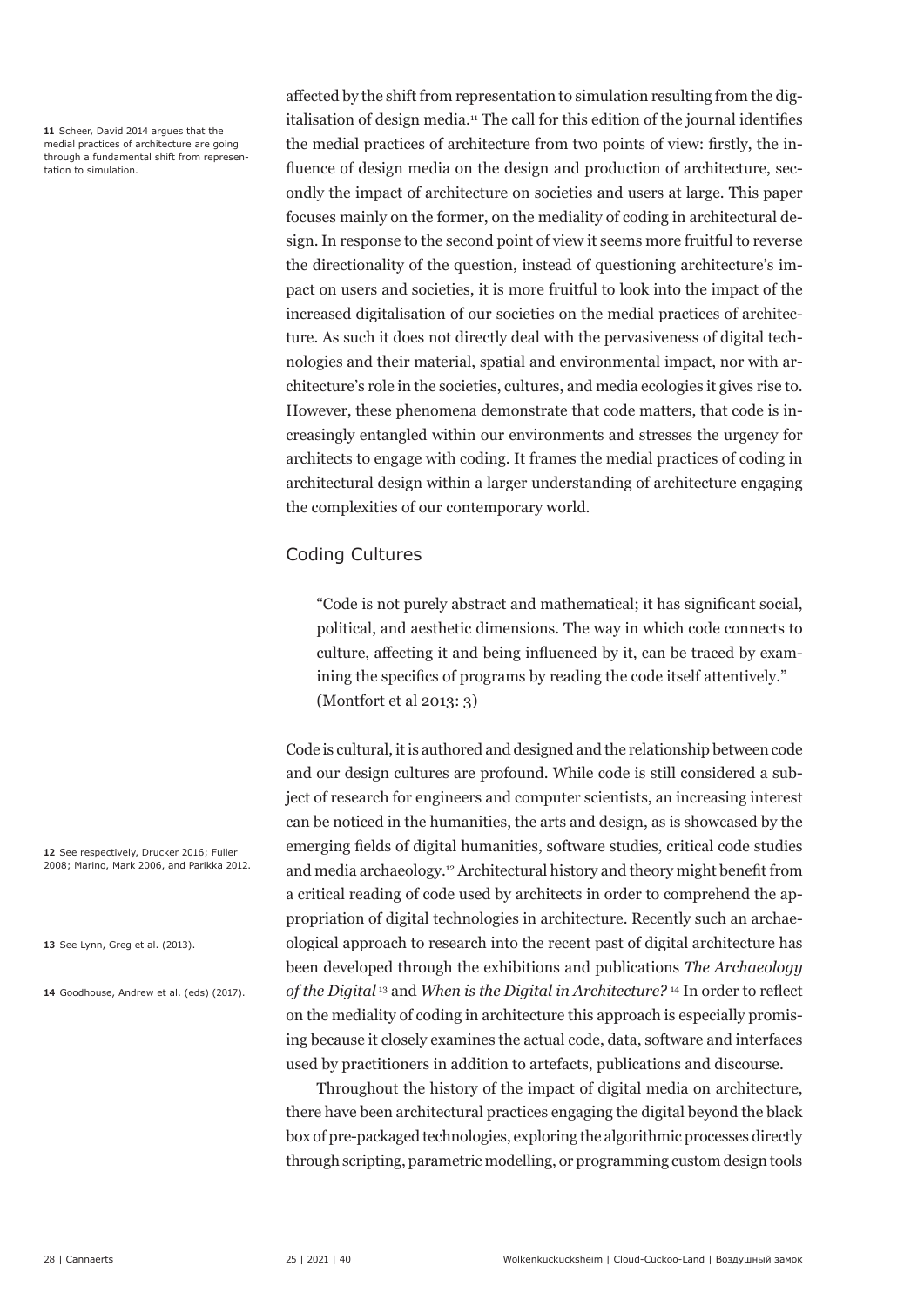from scratch. The history of the development of digital technology, especially the development of design software<sup>15</sup> provides essential research material for anybody interested in coding as an artistic or design practice. The work of pioneers such as Ivan Sutherland, Ted Nelson, Douglas Engelbart, Alan Kay and Nicholas Negroponte 16 and more recent work by people like Robert Aish,17 or David Rutten 18 has made a substantial contribution to design culture. This contribution is situated more in providing the tools and frameworks for architectural design rather than pursuing architectural design practice itself through coding. In the recent past, there have been a number of key practitioners that do operate in this intersection of coding and architectural design.

 In order to reflect on the mediality of coding in architecture, we will give an overview of how coding has been appropriated within architectural practice and the plural cultures of code it has given rise to. The goal of this selection of references is not to provide a comprehensive historic description of coding in architecture, but to highlight the plurality of coding cultures and the mediality of coding in architectural practice, as a foundation for reflecting on the contemporary situation.

The pioneering work in creative applications of computation can be traced back to the 1960s and 1970s, although most early creative applications of computation were in the field of computer arts, graphic design and animation, there are some examples within architecture. Some notable examples are John Frazer's *Reptile Structural system from 19661*9 and his collaboration with Cedric Price on the *Generator Project*. 20 Pioneer in computer art Georg Nees, also experimented with architectural drawings<sup>21</sup> and collaborated with architect Ludwig Rase on the *Kubo-Oktaeder* project and the *Siemens Pavilion* at the Hannover Messe of 1970.<sup>22</sup> Those pioneering examples had access to computation through university main-frames, relying on custom software developed in collaboration with computer scientists. The computation happened far removed from the design process lacking direct feedback and often relied on pen plotters to render the results visual, as such coding was a distant medium far removed from the direct design ideation. Nevertheless, the computer played an active role in developing the architectural ideas of these projects, i.e. they are not singular architectural proposals but architectural systems that encode the relationship between the constituent parts and the overall whole.

The development of workstations and personal computers and CAD software during the 80s and 90s led to a gradual but widespread adoption of CAD in architectural practice, mainly as a digital version of drafting. Simultaneously, we see an interest in the potential of computation in architecture in avant-garde practices, academia and architectural theory. Coding is being used by more avant-garde architects like Shoei Yoh, Peter Eisenman, Frank Gehry and Chuck Hoberman using computation to explore questions on structural optimisation, executing formal operations, modelling complex geometries and kinetic structures.23 Most of these projects use custom developed software, either by the architects themselves or through collabora**15** For a good overview of both history and the present day situation, see: Manovich 2013: 39–43.

**16** See Moggridge 2007, and Manovich 2013: 40.

**17** See Aish 2003: 243–252.

**18** See Davis and Peters 2013: 124–131.

**19** See Frazer: 1995: 68–73.

**20** See Furtado Cardoso Lopes, Gonçalo Miguel 2008: 55–72.

**21** See Nees 1969 plotter drawing Hall generated between 1965 and 1968, Miguel 2008: 55–72.

**22** See http://www.heikewerner.com/kubo\_ en.html, consulted on 15/11/2019, a description of the design process of the Siemens Pavilion can found in Vrachliotis 2011.

**23** Greg Lynn explicitly contradicts the idea the early digital architecture of that period were happy accidents, resulting from architects playing around with software borrowed from other industries without clear understanding or design intent, see Lynn et al. (eds) 2013.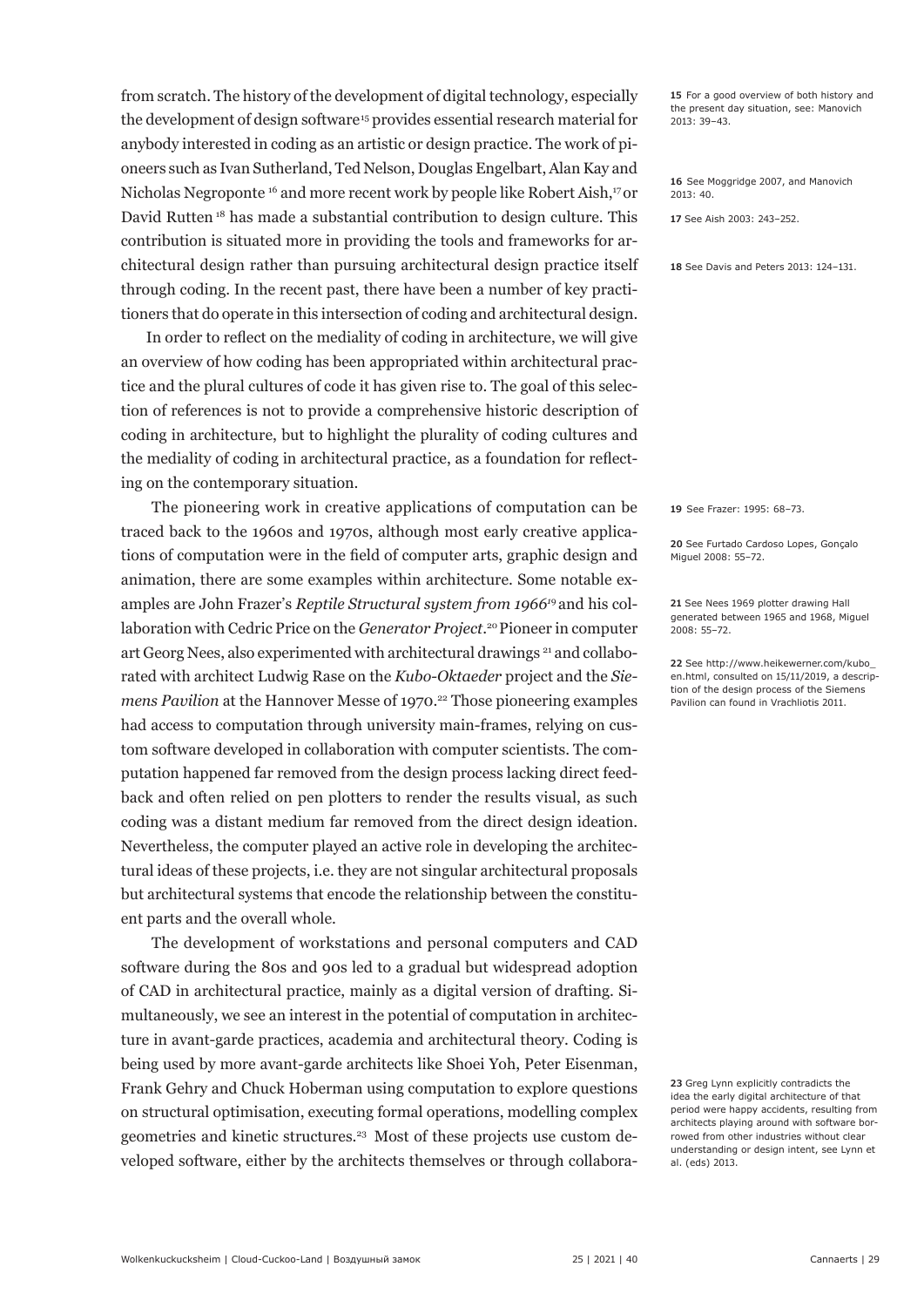**24** Catia was developed from 1981, Autocad introduced 3D modelling features in 1987, Softimage was developed in 1987 and Form\*Z in 1989, a predecessor to Autodesk 3DS max was released in 1990, Rhinoceros3D and Maya in 1998.

**25** Most notable are Ars Electronica Center in Linz, V2 institute for unstable media in Rotterdam, and Zentrum für Kunst und Medientechnologie ZKM in Karlsruhe.

**26** See Lynn 2017: 300.

**27** Ibid. 314.

**28** Processing was initiated in 2001 (https:// processing.org/), Generative Components in 2003 (https://en.wikipedia.org/wiki/ GenerativeComponents), Grasshopper3D in 2007 (https://www.grasshopper3d.com/), accessed on 15/11/2019.

**29** See Gershenfeld 2007.

**30** See http://reprap.org/ (consulted on 20/09/2019).

**31** See Gramazio and Kohler 2008.

**32** Kieran and Timberlake 2004, Leach et al. (eds) 2004 and Kolarevic (ed) 2003.

**33** The most notable exhibitions are the Architectures Non-Standard organized at the Centre Pompidou in Paris in 2003, and the Scripted by Purpose at Fuel Gallery in Seattle in 2007.

tions with computer scientists, or borrow software from animation and other industries to overcome the limitations of standard CAD software. Towards the early 90s architects started to use  $3D$  modelling environments<sup>24</sup> to design and visualize architectural projects. The screen-based design media inspired architects to design mediated, virtual and interactive environments, often in collaboration with artists and designers at media arts institutes and festivals.25 For architects such as NOX, dECOi architects, Assymptote, ONL, Bernard Cache and others, the experience of digital media itself became the subject of their design practice, as such coding was used not only as a design medium but also as a means of orchestrating interactive environments, the mediality of digital media became the actual materiality of the resulting architecture.26 Towards the 90s digital design media were adopted widespread across architectural design practice, consolidating their position within the architectural toolbox, affecting all aspects of architectural design from ideation, design development, to detailing and production. The increased computational power and fidelity of design software resulted in architects developing projects with an unseen complexity affording architects control over their design and production.<sup>27</sup> The developments in computer hardware and software in early 00s led to a democratisation of access to computation, in architectural practice and academia. Computational design was made accessible through scripting interfaces and the development of computational design software specifically aimed at architects, designers and artists.<sup>28</sup> In the same period, we saw digital fabrication technologies becoming increasingly accessible within architectural education and practice: The FabLab project initiated at MIT by Neil Gershenfeld<sup>29</sup> aimed at opening up fabrication technologies to students, designers and the general public, encouraging sharing, and resulting in a global network of FabLabs. The *RepRap* project, initiated by Adrian Boyer of the University of Bath in 2005, which stands for replicating rapid prototyper, an open-source 3D printer able to produce most of its own parts.30 Gramazio and Kohler started experimenting with robotic fabrication in 2005, using an industrial robotic arm to stack bricks.31 Through these evolutions materiality and making became the focus of architects engaging the digital, this so called 'material turn' in digital architecture also reflected in a number of publications<sup>32</sup> and exhibitions<sup>33</sup> that emerged around the same time. Coding became an important means of interfacing with digital fabrication technologies bridging the digital and the material: fabrication properties and constraints are encoded within algorithmic processes. The resulting materiality of the fabricated artefacts depends on materials used, the fabrication machines and the code that runs them, in other words the mediality of coding manifests itself materially through digital fabrication processes.

Looking back on the recent history of the intersection of design and computation has the advantage of being a reflection from a certain distance in time; dissecting the cultures of code today is a much more difficult task. Digital technologies have democratised, not only the software and hardware for design, but also the means of spreading design ideas. Computational design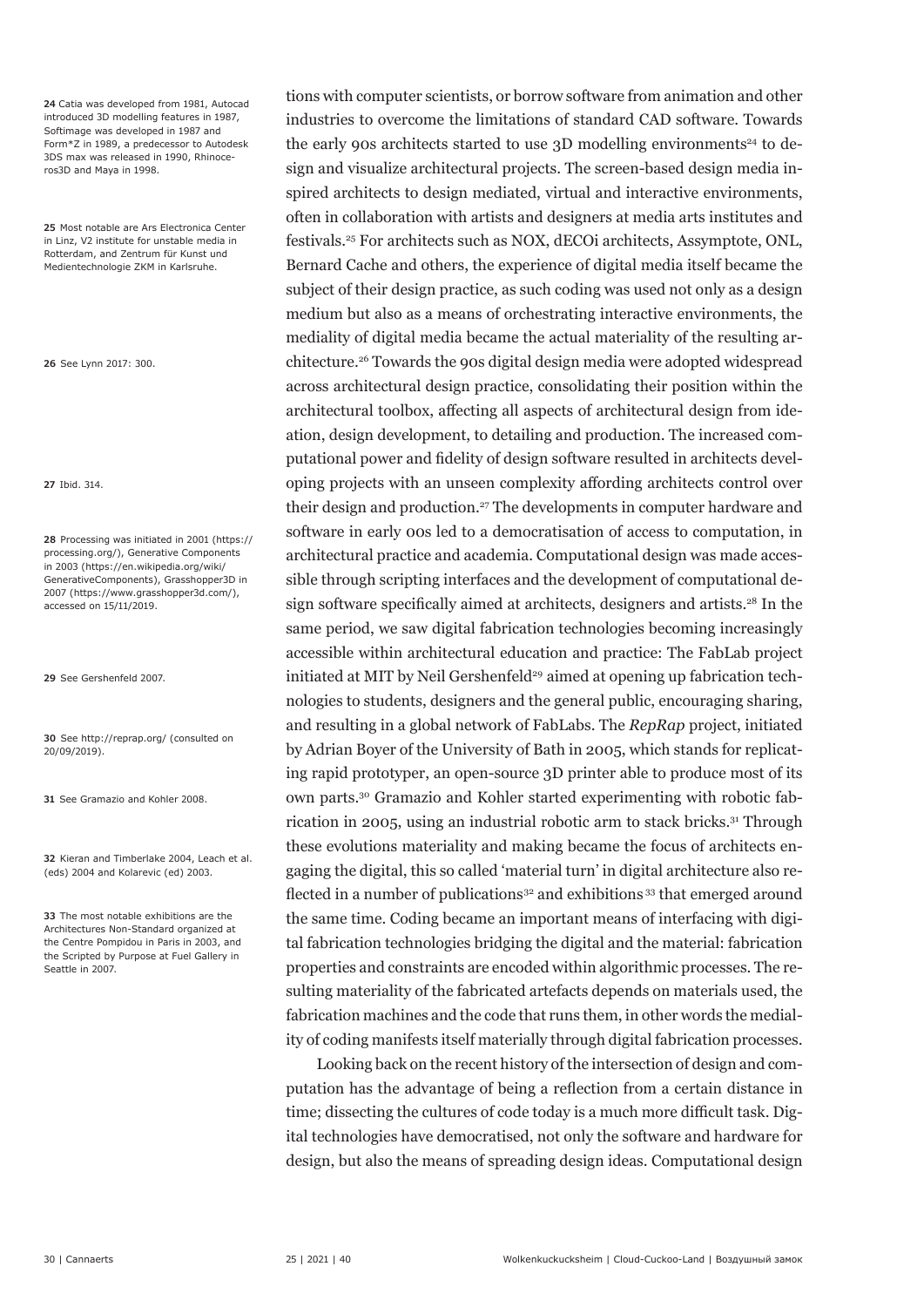has spread out not only in its application, but also in its development and reception, it forms a diverse and layered landscape of positions, approaches and tools that can be compared to an ecosystem.34 Design software has changed from large corporate-developed standalone applications to an array of custom tools, plug-ins, platforms and libraries often developed by practitioners missing certain tools for their needs. Notwithstanding the increased number of practitioners involved and different forms of exchange emerging in the form of online communities and networks, this landscape still seems to cluster around a relatively small number of schools, institutes and conferences.<sup>35</sup> While there is an extensive number of publications, not to mention videos, blog-posts and tutorials,<sup>36</sup> on the contemporary impact of digital technologies on architecture and design, few explicitly focus on coding, and those that do tend to take either the form of instruction books<sup>37</sup> or merely discuss the outcomes of computational design processes. Most instruction books include some examples of work and will hint at the reasons for engaging with code and reveal some of its cultural traits; likewise, publications focussed on works will provide some but limited insight into the codes behind the works, and few publications find middle ground between showing crucial work and acknowledging the role of code.38

Even fewer publications look into the cultural dimensions of coding in architectural design.39 The most comprehensive account on the contemporary cultures of coding in architectural design is Mark Burry's *Scripting Cultures: Architectural Design and Programming*. 40 This book raises a number of questions on the role of coding in design practice: Why do designers and architects engage with code? What added value does scripting bring to the design process? What does scripting entail for collaborating in teams, and what are its implications for authorship in design? The book provides tentative answers to these questions by sketching a brief history of computation in design, providing a number of in depth personal accounts on scripting in design practice and teaching, and an inquiry of thirty highly renowned practitioners in architecture and design that use scripting as an important part of their practice. The overall image *Scripting Cultures* draws is one of scripting as a hard won skill and a highly diverse and articulated map of coding practices hence the plural coding cultures.

#### Encoded Design Worlds

 "Designers often establish design worlds implicitly, through their choice of media and instruments. A drawing board and traditional drafting instruments, for example, establish an Euclidean design world populated by two kinds of graphic tokens – straight lines and circular arcs – that can vary in size and position and be related to each other as parallels, perpendiculars and so on. A designer toying with cardboard working models enters a design world populated by plane polygons that can be shaped in different ways and translated and rotated in three dimensional space. De**34** See Davis and Peters in: Peters and De Kestelier (eds) 2013: 124–131.

**35** These following schools are prominent: AADRL, Bartlett, SCI-Arc, MIT media Lab, ETH, SIAL RMIT.

**36** See for example http://designreform. net/, http://www.designalyze.com/ or http://www.plethora-project.com/ (consulted on 26/01/2018).

**37** For example, Reas, Casey and Fry, Ben (2007), Greenberg, Ira (2007), the Grasshopper Pirmer by ModeLab see http:// modelab.is/grasshopper-primer/ (consulted on 26/01/2015).

**38** An exception to this is Reas, Casey and McWilliams, Chandler (2010). This provides an interesting and broad overview of works from the disciplines mentioned in the title, spanning the last 50 years, and is organised according to the principles the authors see as crucial traits of code – repeat, transform, parameterize, visualize and simulate – and for each they provide example code.

**39** Two editions of Architectural Design provide insight in the cultures of code: Programming Cultures: Art and Architecture in the Age of Software (2006) and Computation Works: The Building of Algorithmic Thought (2014), although they both provide a quite selective overview of coding practices.

**40** See Burry 2011.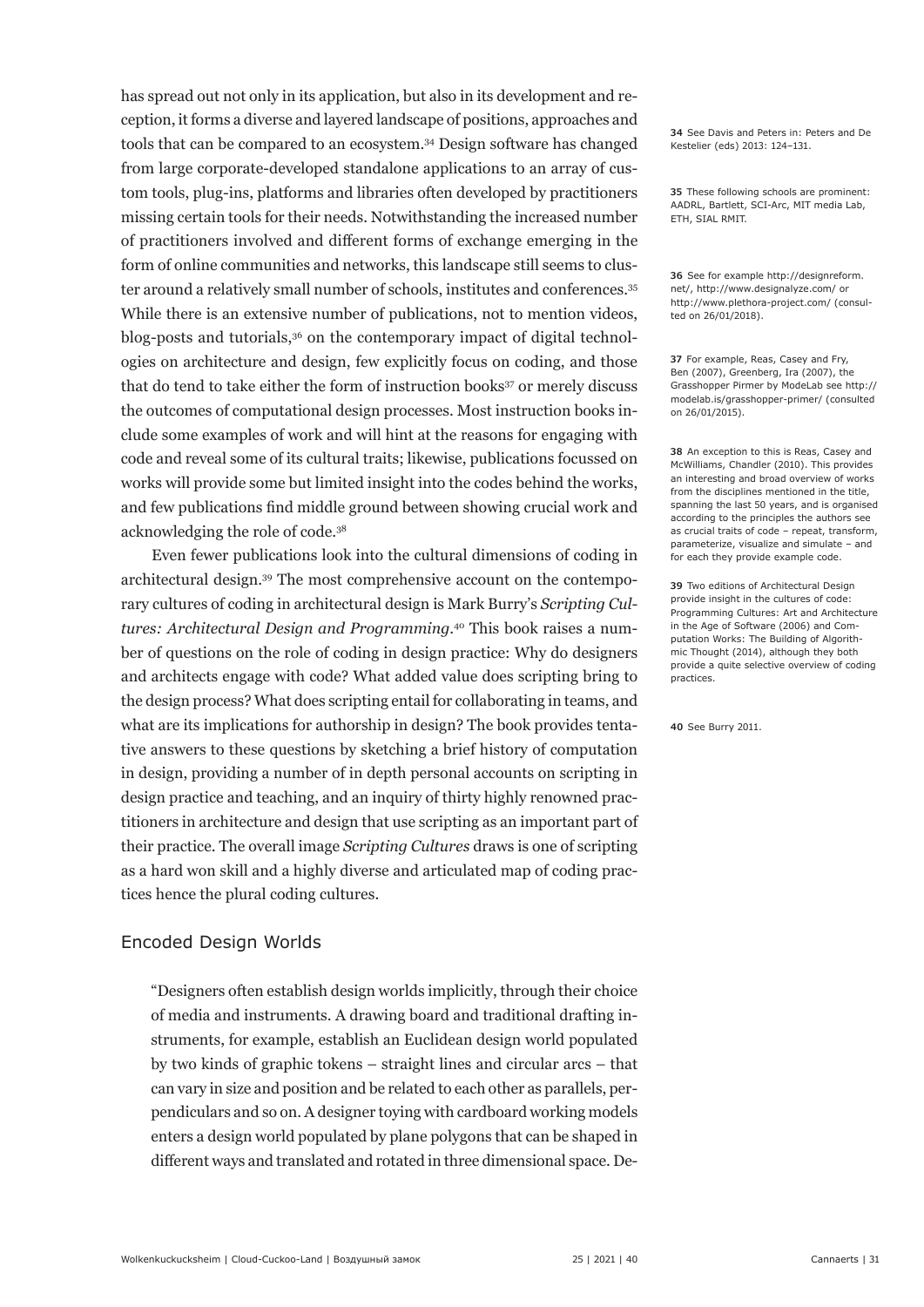signers shaping clay with their fingers or cutting polystyrene blocks with hot wires, enter yet other kinds of design worlds." (Mitchell, 1990: 38)

Architecture as a discipline has long understood digital technologies in terms of its own traditions; digital design tools were developed as digital versions of the well-established practices of drafting, modelling and rendering. The choice of medium and instruments establishes what Mitchell calls a design world, which defines both the basic tokens that can express design ideas and the possible transformations of them. The idea of the design process being acted out in a *design world* frees design media from being passive recipients for design ideas to being active contributors to the design process and suggests exploration rather than closure. In other words, the design process can be described as the gradual development of design ideas, by the architect through exploring design worlds established by the choice of media, a negotiation where neither designer nor the design media predetermines the outcome.

Notwithstanding the similarities between analogue and digital versions of drawing, modelling and rendering, as design worlds they are fundamentally different.<sup>41</sup> In his description of design worlds, Mitchell describes modelling with cardboard as a design world populated with planar polygon shapes. However, possible manipulations of cardboard are not limited to just cutting, the resulting forms are not confined to geometric categories such as planar or polygonal, and cardboard comes with additional material properties such as texture, colour and weight. Analogue design media are inherently open both in the tokens they allow and operations that act on them, furthermore they are subject to unforeseen influences from the environment in which they are deployed. Analogue design media, in particular physical models, behave *analogous* to the material artefacts they refer to, a piece of cardboard or paper, no matter how light, will not float in thin air.<sup>42</sup> In contrast digital design media only work with computable, numeric or geometric entities, and the manipulations are limited to a preprogrammed finite set of options. In other words, digital design worlds are closed both in the tokens it contains and the operations that act on these tokens. Digital design media operate on a finite set of computable elements and thus require design ideas to be described in numeric and geometric terms. To digitally describe continuous spatial and material phenomena they are sampled at discrete intervals at a specific level of detail or resolution.43 The fundamentally discrete nature of digital media introduces a kind of *digital materiality*, 44 rather than analogues, this operates rather differently than the material it refers to. As architectural practice and the environments it operates in become more mediated through digital technologies these *digital materialities* are increasingly manifesting itself.

In general architectural practice digital design media are used through hardware and software interfaces, these expose functionality through textual commands and graphic symbols while their actual algorithmic operation remains hidden. Exploring the digital design worlds established by design media happens through predefined hardware and software, that does not expose the

**41** See Aicher; Vossenkuhl and Robinson 2015.

**42** Selenitsch 2007: 8.

**43** Menkman 2011.

**44** See Gramazio and Kohler 2008.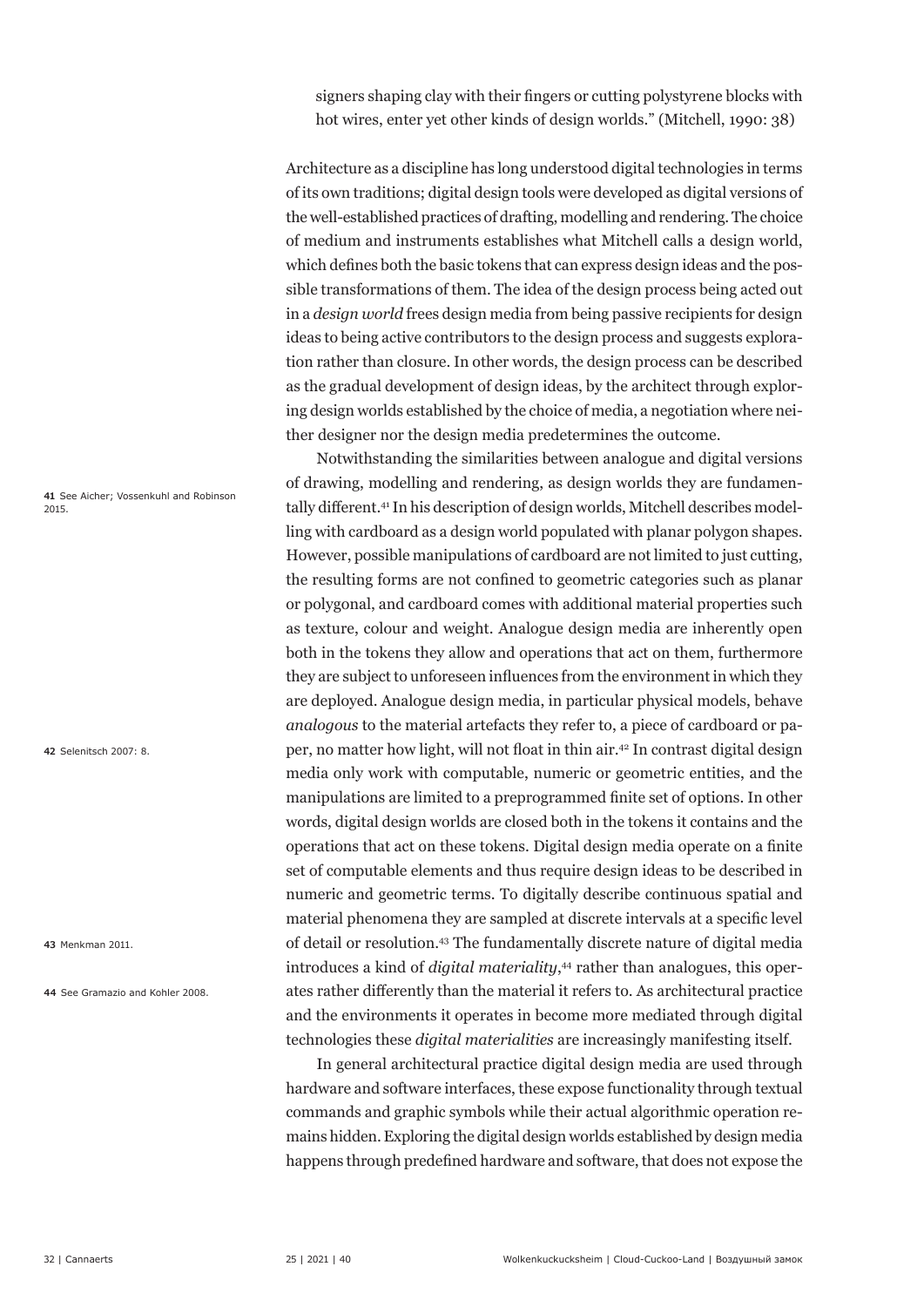actual computational tokens or operations or algorithms. The argument here is not that using design software limits what can be designed, black boxing does not necessarily limit what can be explored in a digital design world, but the *mediality* of that exploration. Furthermore, predefined digital media can be used, or even abused<sup>45</sup> in ways not intended by the developer to reach design results beyond the foreseen outcomes. This can range from abusing existing features of software to reach different results, to breaking protocols by working on other file formats than intended or abusing design flaws or bugs in the software to deliberately break or hack its operation.46 As such digital media just like their analogue counterparts might provide tokens and operations beyond the predefined through glitches<sup>47</sup> or hacking. Through breaking the design world, errors or glitches, whether accidental or intentional, partly reveals the mediality of the digital design medium, exposing the tokens and algorithms and the resolution at which it operates.

Through the development of scripting interfaces, parametric modelling, or programming custom design tools from scratch, contemporary creative practices can engage the digital beyond the black box of pre-packaged technologies. This allows for exploring tokens and algorithmic operations directly, making the *mediality* of coding part of the design process. However, we can distinguish between the role computation itself plays within design processes mediated through digital media. In *Algorithmic Form*, Kostas Terzidis48 draws a distinction in architectural design between *computerisation*, where existing concepts are simply stored and manipulated using computer technology, and *computation*, where algorithms actually contribute to the formation of design outcomes. Terzidis sees code as an extension of human thought, which is fundamentally different, or what Terzidis calls *allo*, derived from Greek, meaning other. Terzidis sees algorithmic computation not as an extension of human cognition, but as a fundamentally different form of cognition. In *Programming Architecture*, Paul Coates<sup>49</sup> makes a similar distinction between code as data that merely stores information and code as a programming language, as a text that can read and alter itself, where there is no distinction between data and instruction.50

 The ability of architects to go beyond the black box of existing digital design media, to directly manipulate the tokens and algorithms that drive a design result through coding, allows for opening up the closed nature of the design worlds as established by digital design media. The practices of coding allow for actively engaging with the mediality of digital design media, where design processes become a negotiation between the designer and the agency found in code.

# Coding as Creative Practice

The published research and discourse on the deeper engagement with coding in architectural design, discuss design processes, specific algorithmic procedures and fabrication techniques, as well as the resulting architectural designs, projects and artefacts. However, the mediality of working with digital **45** See Glanville 1992: 214.

**46** See Cannaerts 2020.

**47** See Menkman 2011.

**48** See Terzidis 2003: 65–73.

**49** See Coates 2010: 3.

**50** Coates bases this argument on Friedrich Kittler, "Code or How to Write Something Different" (1998) indicating that this is an essential property of a Turing Machine.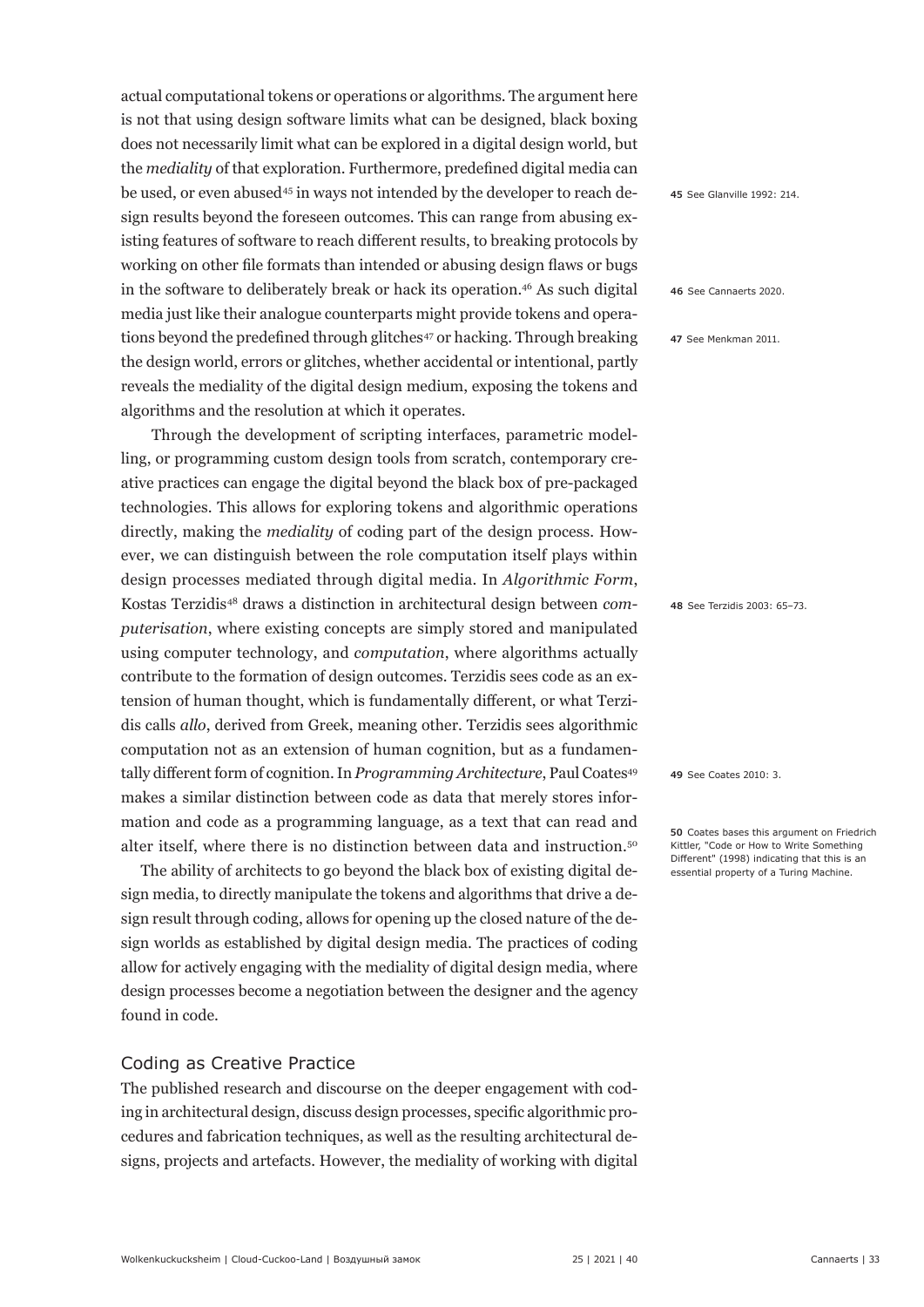design media on an algorithmic level is seldom discussed, i.e. what coding as a medium contributes to the design process and outcomes and how that differs from other design media. In the following section I will attempt to unravel some aspects of the mediality of coding, based on my personal experience of using coding in architectural design processes. I have used coding extensively in creative practice and teaching for over a decade, the output ranging from on screen graphics, video and animation, objects and interactive installations, to fabricated artefacts and prototypes to architectural projects. I have used both text based and graphical programming in a plethora of languages, ranging from extending existing software through scripting, interfacing with various hardware devices, to writing custom design tools from scratch.

This approach is in line with recent developments in architectural research, mostly described as research by design and creative practice research.<sup>51</sup> In this mode of research, which combines action and reflection, practice and theory, the act of designing is a substantial and crucial driver for research. The research discussed in this section uses this mode of inquiry, which can be described as the research into the *medium itself*, 52 as it looks into the role of coding as a design medium in creative practices of architecture and design. Coding is approached not with the aim towards the fundamental understanding of a computer scientist or the professional understanding of a software developer, but rather with the aim of exploring its potential for design practice. The aim here is to give an in-depth account and highlight several aspects of the mediality of coding, however this does not cover every aspect of how coding can inform design processes and might not be applicable to other creative practices.

#### Exploring Design Variation

As indicated by many of the practitioners in Mark Burry's questionnaire,<sup>53</sup> an important incentive to start coding is avoiding repetitive work by automating design procedures. Similarly, my initial experience with using coding in design practice stems from automating the design and fabrication processes while designing *Gothic Sculptures* for visual artist Wim Delvoye (fig. 1). This was done through chaining often used commands into macro-commands, and through AutoLisp scripts facilitating the fabrication of the sculptures. Next to avoiding repetitive work, optimising processes of fabrication and making were important reasons for integrating coding in my design practice. While chaining macro commands and scripts to avoid repetitive work might seem modest, this is what coding essentially entails: defining a set of precise instructions for the computer to execute. Introducing coding into a design process implies a shift from addressing a design problem one command at a time to defining a chain of instructions, whether it takes the form of a macro command or script working on top of a modelling application, an associative parametric model or writing code from scratch.

While using code to avoid repetitive work is probably applicable to other designers and architects,<sup>54</sup> it also tells us something about the nature of com-

**51** See Verbeke 2013: 137–160. Verbeke (et al.) 2015: 25–28.

**52** See Blythe and van Schaik 2013: 53–69.

**53** It is explicitly mentioned as a reason to explore generative systems by John Frazer and Paul Coates and some of the respondents of Mark Burry's Scripting Cultures. See Burry 2011: 28.



**Fig. 1** Gothic Sculptures Design Model

**54** See Burry 2011: 28.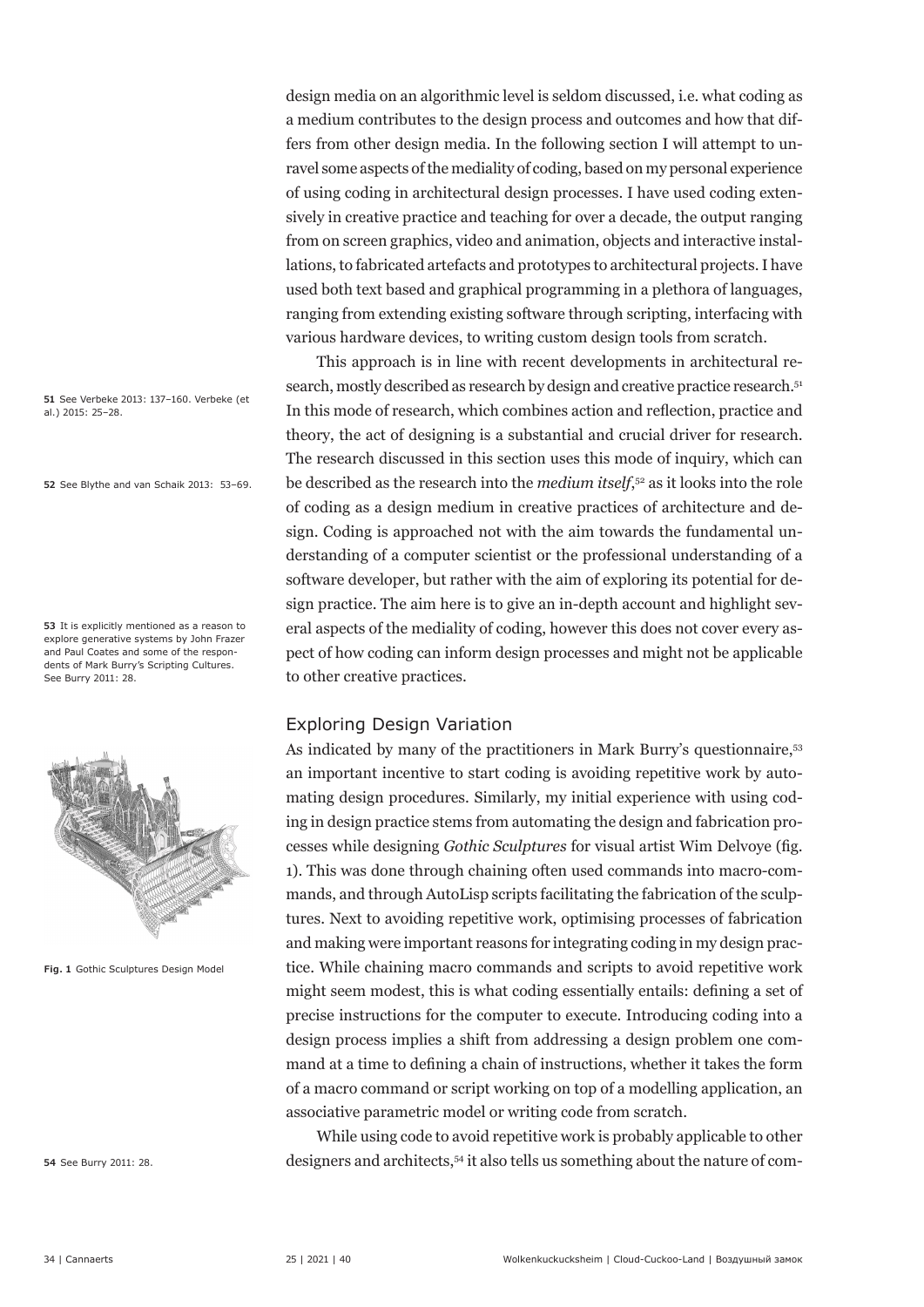putation itself. Computers "are designed to accurately perform the same calculations over and over"55; repetition can be called the computer's unique talent. Just as essential to computation is variation, as embodied by the variable. Computation decouples the logic of the algorithm as a precise set of instructions from the specific numeric instances it operates on. Although algorithms are inherently repeatable, each iteration can be different, based on variables. This tension between repetition and variation has not only been used to increase productivity but has also been explored as a quality by many practitioners using code in their art or design practice. It is a theme prominent in the work of early practitioners in computer arts such as Georg Nees, Frieder Nake, Vera Molnar and Manfred Mohr as discussed above. Designing through coding shifts the attention of the designer from the singular design solution to the logic that drives a particular design question or potential, it provides a non-linear way of exploring design variation.

## Sketching with Code

Since the adoption of computers in architectural practice there has been a debate on whether CAAD can be used as a sketching medium. The long held belief that design ideation was only possible through hand drawing<sup>56</sup> and CAAD was limited to refining and documenting already existing design ideas is challenged by more recent research.57 Furthermore, Schaeverbeke and Heyligen-<sup>58</sup>argue that in contemporary practice architects use different design media simultaneously or switch between digital and analogue media. Both analogue and digital media can be used for sketching if designers are fluent enough, and design ideation can be located in this 'in-between'.59 The appropriation of coding by architects has to be seen in light of this fluid and diverse use of media in design practice, it cannot be seen in isolation but is adding another layer to the multimodal feedback of design processes.

In *Tools for Ideas* Gänshirt<sup>60</sup> makes a distinction between verbal and visual design tools, corresponding with complementary ways of thinking: verbal, linear, logical thinking on the one hand, visual, spatial, associative thinking on the other. Based on McLuhan's<sup>61</sup> thesis that media are ordered hierarchically in terms of abstraction, coding can be seen as an abstract verbal design medium, whereas sketching is classified as an intuitive visual medium. Interestingly enough Gänshirt 62 defines the computer as being on the intersection between visual and verbal tools. Even though writing code is a verbal design tool the feedback it provides to the designer is partly visual, and if the designer is fluent enough in writing code it can be used as a sketching tool.

This notion of sketching, bridging the gap between verbal and visual and exploring design ideas through writing code is central to Processing, an open-source programming language, development environment and community of creative coders.<sup>63</sup> Programs written in Processing are called sketches, and they are collected in a sketch book. Its syntax refers to terms used in design practice and software: drawing, stroke, fill, etc. Its simple interface, reference and syntax is deliberately designed to reduce the gap between writ**55** Reas et al. 2010: 53.

**56** See Schön 1983, Garner 1992: 98–109, Goel 1995 and Bilda and Demirkan 2003: 27–50.

**57** See Jonson 2005: 613–624.

**58** See Schaeverbeke and Heylighen 2012: 49–57.

**59** Ibd.

**60** See Gänshirt 2007.

**61** McLuhan 1964: 22.

**62** Gänshirt 2007: 101.

**63** Maeda 2004; Reas and McWilliams, Chandler 2010; Reas and Fry 2007.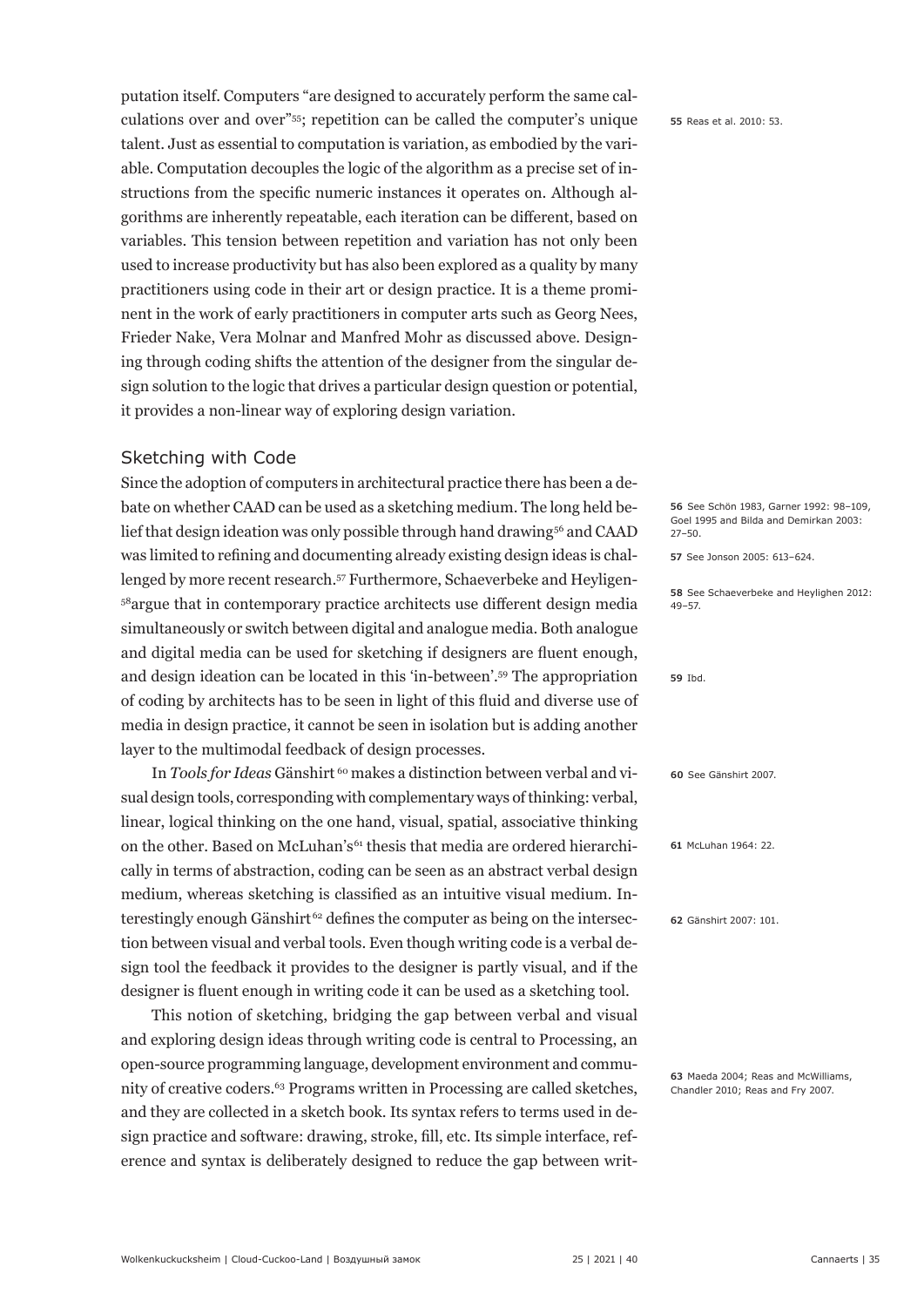ing code and getting visual feedback on the screen. Its core functionality can be extended, with third party libraries developed by the community, into a means for prototyping and production.

In my design practice sketching through writing code plays an important role, I have used Processing extensively ranging from quick sketches, design experimentation, coding tools for other architects, designers and artist, writing code for specific fabrication machines.<sup>64</sup> The sketches shown in figure 2, can be compared to doodles, or explorations of specific generative systems. Moments of playing, interacting with the graphical representation of code and tweaking values are alternated with changes to the code itself. Rather than describing the specific details of these projects, in this section of the paper I reflect on the experience of sketching with code and how its mediality informs my design practice.

Working with code as a design medium provides the designer with different kinds of feedback on the screen: a graphical window showing the result of the running code, a textual one showing the actual code itself and possibly textual feedback through the console. Although the running code can be made to respond to various inputs, for example mouse and keyboard, the design mainly progresses by working on the code itself. Text-based coding is an unforgiving medium, forgetting even one character will lead to a syntax error, and it is often hard to tell from the visual feedback alone what is exactly going on in an algorithm. These limitations can be overcome by continuously testing the code, incrementally building on working versions of the code and using the console to provide textual feedback, or by developing a debug mode that renders certain information on the screen. Graphic coding interfaces tend to be a bit more forgiving, as code is contained within blocks with clearly defined inputs and outputs, but they tend to become quite hard to read once definitions get larger.

As stated above, sketching with code adds another layer to the multimodal interaction characteristic of design processes, and does not replace sketching with pen and paper but rather complements it. While coding, sketching on paper can greatly help with visualising ideas while simultaneously testing them out in code. Different from sketching with pen and paper, sketches with code develop incrementally, not by retracing the sketch, but by incrementally building on previous blocks of code. The reuse of code and gradual increase in complexity allows sketches to be turned into blue prints or prototypes and even actual design projects.

Code as a medium to develop ideas tends to progress in chunks as parts of the underlying algorithm get defined, evaluated and refined. Developing an algorithm often happens through a simplified version of the design problem at hand, which can take the form of simpler input geometry or a low number of iterations or variables. Once an algorithm reaches a certain state of development, I tend to increase the complexity, which is often a revealing moment. Both text based and graphical programming environments provide a layered feedback, design progresses by working on the geometrical and the algorith-

**64** Cannaerts 2015a and Cannaerts 2015b: 152–161.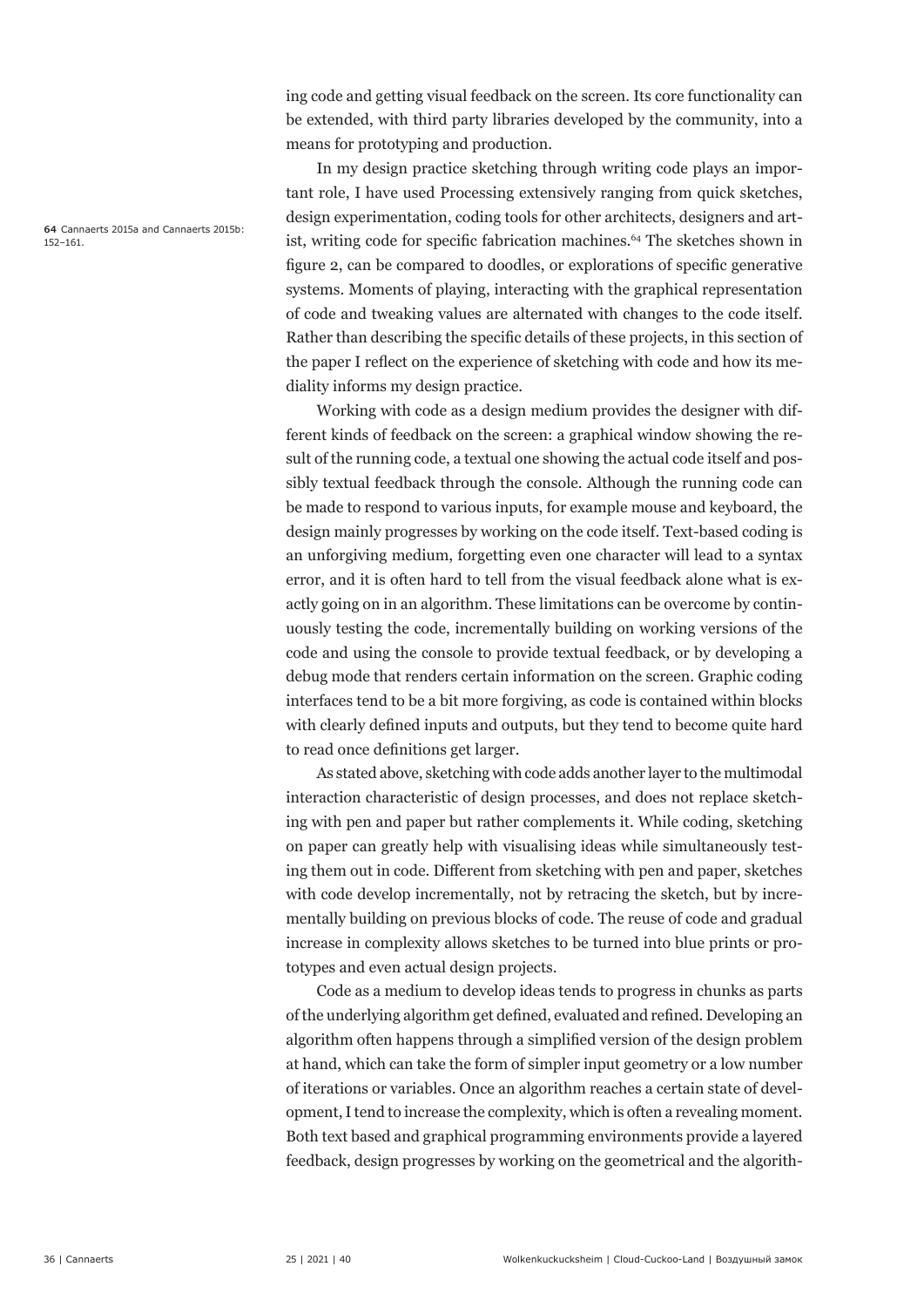mic simultaneously. This layered feedback, giving insight in the geometric and algorithmic at the same time, allows for developing an understanding of the logic underlying a certain design problem.

#### Making and Using Tools

Using code as a design medium affords control over the algorithms beneath the interface of software tools and, as such, allows designers to develop their own design tools. Going beyond the intended use of a tool or developing your own tools is frequently mentioned by practitioners as a main motivation for using code as part of their creative practice.<sup>65</sup> In architecture, this is a prominent argument in many publications on parametric and algorithmic design.<sup>66</sup> This position is most explicitly stated by Aranda and Lash.67 Under the title *Tooling*, they describe a number of algorithmic techniques which are illustrated by a version of the algorithm in pseudo code, a number of experiments and a project developed with this specific algorithm.

In 2013 I gave a workshop together with Phil Ayres and Hollie Gibbons at CITA in Kopenhagen to start the Adaptive Aggregates installation project as the start of the CITA studio master program. The workshop was conceived as an introduction to computational design that required no prior knowledge of coding. Three design tools were developed looking into simulating aggregate structures across a number of scales. The design tools used text-based coding in Processing and parametric modelling in Grasshopper, while they could be used without altering the actual code through user interfaces, they introduced various computational design strategies and provided the source code for students willing to learn how the underlying code worked.

The first tool (fig. 3) looked into the fabrication and inflation of the material component, it was developed through iterative material testing and simulated using a particle spring model in Grasshopper and Kangaroo. The components consisted out of an inflated tube, were fabricated prior to the workshop in three scales. The second tool (fig. 4) was coded in Processing and explored different ways of connecting the components, it allowed for exploring branching structures based on the logic of connecting the different components. The user interface allowed for control of the geometry of the components, the rules of connection, the noise introduced by small deviations in the connecting system. The third tool (fig. 5) used a rigid body simulation to simulate the pouring or packing aggregations, the user interface allowed for the position, type and number of components to be poured into the scene, an environment mesh could be used to simulate pouring over different objects and obstacles.

In order to overcome the limits inherent in design software, we used different computational design tools and strategies to develop a spatial proposition. We chose to operate simultaneously in different software environments and use different computational design techniques: explicit geometric modelling in Rhino, visual parametric modelling in Grasshopper and text-based scripting in Processing. The preparation resulted in three design tools; com**65** Maeda 2004.

**66** Kilian 2006 and Meredith (ed) 2008 and Burry 2011.

**67** Aranda and Lash 2005.



**Fig. 3** Tool 1: Material and simulated inflation



**Fig. 4** Tool 2: Branching based on connecting logic



**Fig. 5** Tool 3: Pouring simulation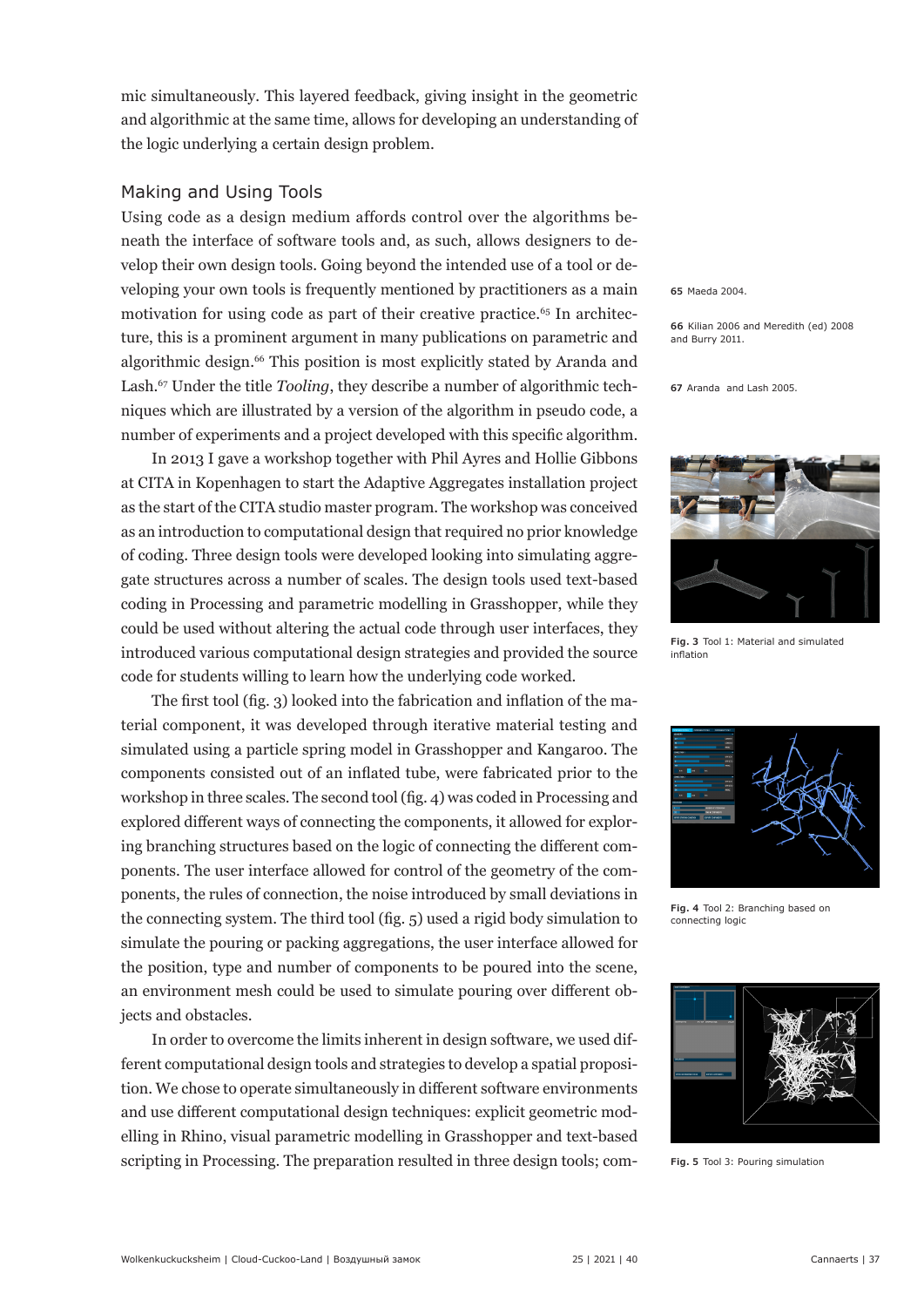putational techniques were made available through design tools with graphical interfaces. The position, orientation and geometry of the components could be described by the three coordinates and an offset thickness, and all the tools could export and import text files containing this information. Rhino was central in the work-flow; it was used to collect and compile the multiple explorations, prepare the starting conditions and environment meshes as input for the simulations and assemble the different strategies into a final design proposal.

In the tools coded for *Adaptive Aggregates* workshop, simulations could be found on multiple scales. Through nesting different simulations, it becomes clear that each tool comes with its own assumptions and its own requirements and limitations and all provide a different insight in the design task at hand. All of these simulations have their affordances and capture materiality in discrete encoded elements, from the particles and springs simulating the inflation to the compound shapes assembled out of convex parts in the rigid body simulation. Furthermore, time is encoded as explicit discrete steps: the algorithm that makes up the simulation computes the resulting world one iteration at a time.

Having access to the code that drives software tools can allow for a deeper understanding of the design issues at hand and uncover the assumptions inherent in the tools. Actively developing this code allows for these assumptions to be questioned and explored differently. In the *Adaptive Aggregations* workshop, I was often reminded of my own assumptions as students were using the tools. To that extent, the tooling metaphor is useful, but it also introduces an opposition between tool making and tool using, which in my practice of using code as a design medium are not separate activities, rather they mutually inform each other. The process of making a tool gradually unravels the design problem at hand. Furthermore, coding your own design tools does not generally start from a blank canvas but is instead based on examples, code snippets, add-ons and libraries often developed by others. The environments in which you code are obviously tools themselves, with their own assumptions, limits and potential, programmed by someone else.

# Structuring Code

In the *Material & Digital Form Finding* workshop (fig. 6) material experimentation formed the basis for coding a number of bespoke design tools that allowed for exploring the spatial potential of form finding systems. Conceptually translating material system into code requires decisions into how to structure the code, defining what the material components are and how do they relate to computational concepts. In this project they were simulated as particle spring-models,<sup>68</sup> where springs and particles are modelled as autonomous objects negotiating their environments, the forces at play, and other components.

Much of the syntax of code has to do with structuring repetition and meaningful variation. In text-based coding this is reflected in defining and declar-



**Fig. 6**  Material & Digital Form Finding Workshop

**68** Kilian 2006.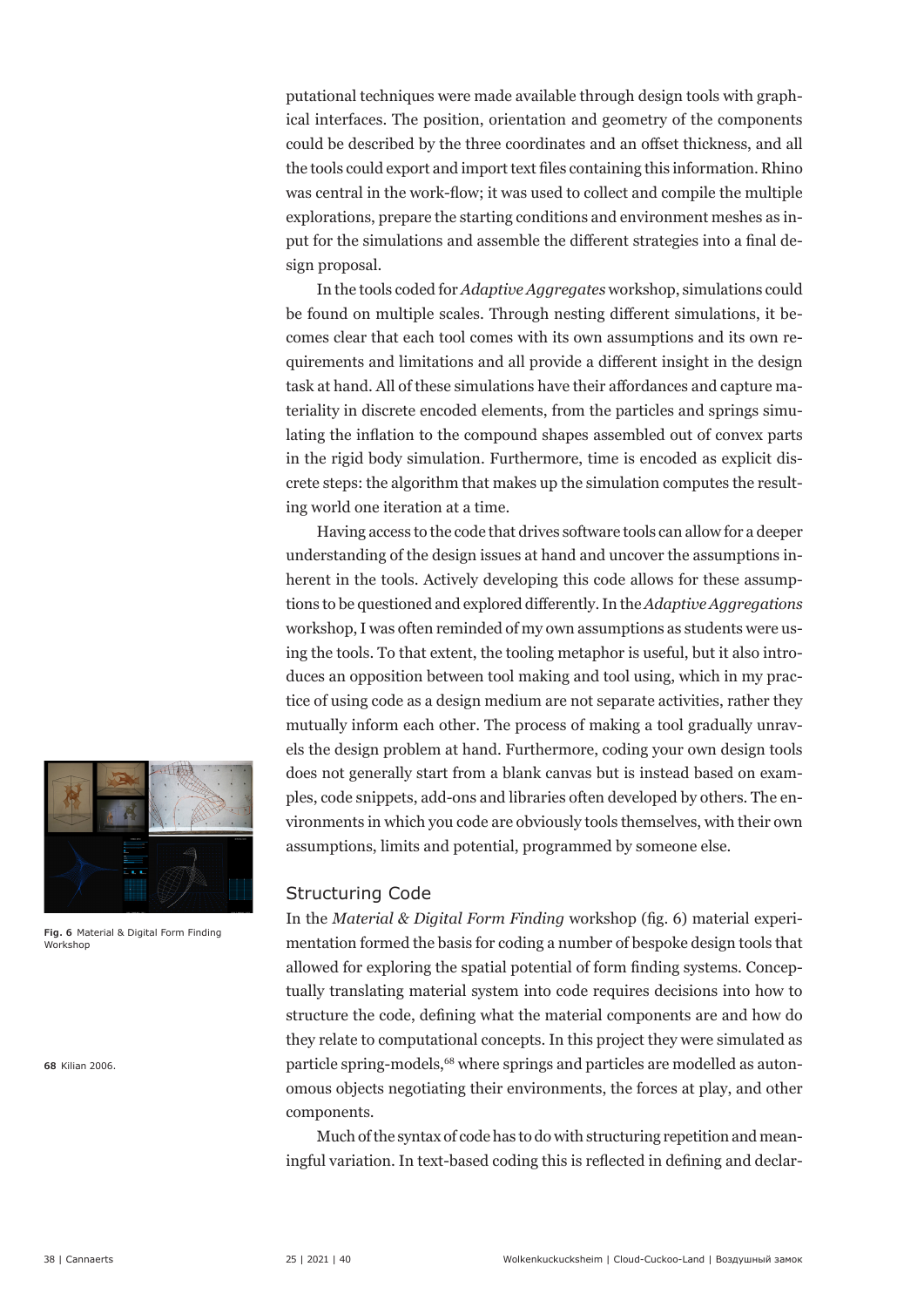ing variables, loops, conditionals, functions, objects, classes etc., which are all means of efficiently structuring code and determine the flow of instructions passed to the computer.<sup>69</sup> The elements for structuring code are highly hierarchical and are geared towards modularity and reuse, and splitting up a design problem into reusable chunks.

Findings from the *Material & Digital Form Finding* workshop were further developed. The *Folded Strips Pavilion* project extended the relationship between material and digital to be more iterative and cyclical by also including digital fabrication. Since the project required digital fabrication the workflow was based on Rhino and Grasshopper as a more robust modelling environment, which was further extended with Kangaroo, a physics simulation add-on for Grasshopper and Anemone, which allows recursion within the Grasshopper environment. The *Folded Strips Pavilion* used a physics simulation to derive the overall form of a pavilion (fig. 7). The design simulated a particle-spring model based on hexagonal grid, the grid can be deformed to allow for denser or less dense areas. In order to be fabricated the data tree of the hexagonal grid is reorganised as continuous folded strips rather than hexagonal cells.

In visual programming languages, such as Grasshopper, code is structured as a network of components, where each component computes an output based on data it receives as an input. Different than in text-based programming, the flow of execution is explicitly visualised, which provides a clear feedback of the algorithm. When definitions become more complex, components can work on lists of data and nested lists of data, or data trees, it becomes increasingly harder to understand what is happening in the algorithm which necessitates clearly structuring the definitions through grouping, naming and clustering.70

The way code is structured through text based code or visual programming languages provides a framework for architectural design thinking, these are not neutral and will influence what architectural ideas can be designed and produced.

#### Conclusion

As digital technologies are increasingly influencing the environments in which we operate as architects, engaging with coding in the medial practices of architecture becomes necessary, for its impact on the design media architects use and for interfacing and making sense of the technologically saturated world.

Tracing the history of the adoption of code in creative practice reveals various ways in which the mediality of code manifests itself in the design and production processes of architecture. From the pioneering engagement of code as means of rethinking architectural processes and structural systems of the 60s and 70s; over the conceptual and formal explorations of avant-garde practices in the 80s; moving beyond the static and material limitations of architecture through experimentation with virtual, kinetic and interactive environments of the 90s, where mediality of digital design media becomes the ar**69** Fry 2008.



**Fig. 7**  Folded Strips Pavilion: Design Model, Fabrication Model, Paper & Metal Prototype. Workshop

**70** Davis, Burry, and Burry, M.: 2011: 55–68.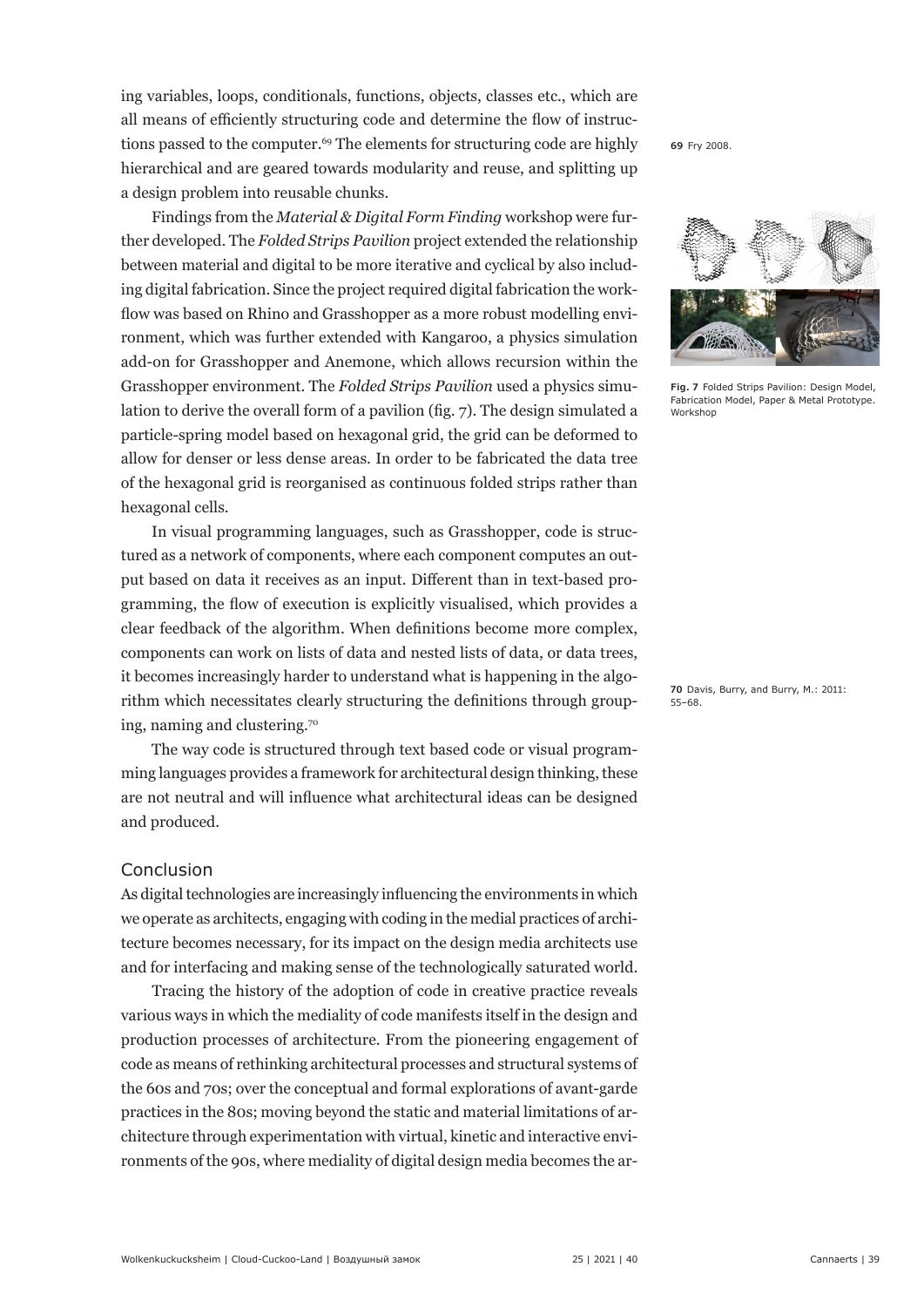chitectural project; the material manifestation of mediality of coding through digital fabrication in the 00s; to the plethora of manifestations of mediality in contemporary practice. In all of the discussed examples the digital design media and the encoded design worlds give rise to play an active role in contributing to the design process. Coding allows for design explorations beyond the initially closed design world established by digital design media, by providing access to the tokens and algorithmic process.

While the metaphors used in the last section of the paper to describe coding as a creative practice—exploring variation, sketching, tooling, structuring each highlight a particular aspect of how coding operates as a design medium, none describes the use of coding in all its intricacy. Because of its re-usability and fluidity, code as a design medium can switch between these different modes of informing the design process. The cases discussed in this paper demonstrate that code is a specific design medium with its own affordances and resistances. In other words, code has agency in the design process and each of the discussed metaphors unveils part of that agency.

The fundamental difference between coding and most other design media, is the layeredness of the provided feedback. Coding allows for simultaneously working on the geometry representing a particular instance of the design and the textual representation of the logic that drives that design. Through having sufficient experience in coding and using intuitive interfaces, coding can become a form of sketching, although it operates through both textual and geometric manipulations. Working on verbal and visual representations of design is also reflected in the difference between making and using tools. Instead of promoting the first over the latter it is through the switching between both that designing with code progresses. Both object-oriented programming in Processing and data trees in Grasshopper are elegant structures, computationally but also in visualising the structure of the algorithm, this paper demonstrates that those structures can be a conceptual driver for design.

#### Author

Corneel Cannaerts is an architect, lecturer and postdoctoral researcher at the KU Leuven Faculty of Architecture interested in the impact of emerging technologies on the culture and practice of architecture.

#### Literature

*Aicher, Otl (2015):* Analogous and Digital. Berlin: Ernst & Sohn.

*Aish, Robert (2013):* "Extensible Computational Design Tools for Exploratory Architecture," in: Kolarevic, Branko (ed.): Architecture in the Digital Age: Design and Manufacturing. New York: Spon Press: 243–252.

*Aranda, Benjamin and Lash, Chris (2005):* Tooling. Pamphlet Architecture 27. New York: Princeton Architectural Press.

*Bilda Zafar and Demirkan Halima* (2003): "An insight on designer's sketching activities in traditional versus digital media," in: Design Studies, 24: 27–50.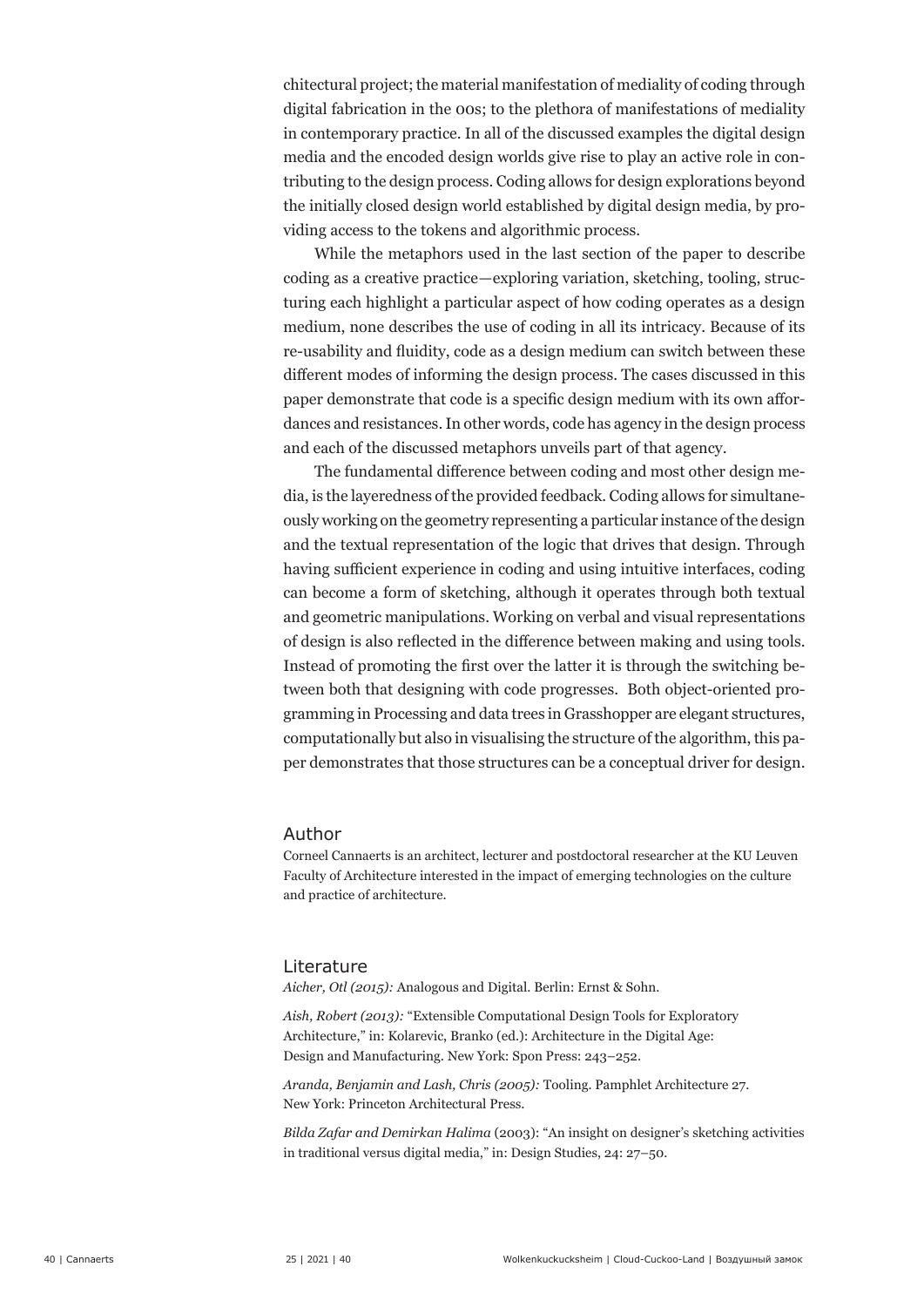*Blythe, Richard and van Schaik, Leon (2013):* "What if Design Practice Matters?" in: Murray, Fraser (eds.), Design Research in Architecture: An Overview. Burlington: Ashgate: 53–69.

*Bratton, Benjamin (2015):* The stack: on software and sovereignty. Cambridge: MIT Press. The stack: on software and sovereignty. Cambridge: MIT Press.

*Burry, Mark (2011):* Scripting Cultures: Architectural Design and Programming. London: Wiley.

*Cannaerts, Corneel (2020):* "Hacking Agency: Digital Fabrication as Design Medium," in: Barlieb Christophe, and Gasperoni, Lidia (eds.), Media Agency – Neue Ansätze zur Medialität in der Architektur. Bielefeld: Transcript Verlag: 179–196.

*--- (2015a):* Negotiating Agency: Computation and Digital Fabrication as Design Media, PhD dissertation, RMIT University.

*--- (2015b):* Fabricating Material Intensities: Designing and Making Mediated by Computation. Making Research | Researching Making. Creative Practice Conference. Aarhus: Arkitektskolen Aarhus: 152–161.

*Coates, Paul (2010):* Programming.Architecture. London: Routledge.

*Davis, Daniel, Burry, Jane, and Burry, Mark (2011):* "Untangling Parametric Schemata: Enhancing Collaboration through Modular Programming," in: Designing Together: Proceedings of the 14th International Conference on Computer Aided Architectural Design Futures, ed. Pierre Leclercq, Ann Heylighen, and Geneviève Martin, Liège: Les Éditions de l'Université de Liège: 55–68.

*Davis, Daniel (2013):* "Modelled on Software Engineering: Flexible Parametric Models in the Practice of Architecture". PhD dissertation, RMIT University.

*Davis, Daniel and Brady, Peters (2013):* "Designing Ecosystems, Customising the Architectural Design Environment with Software Plug-ins," in: Brady Peters and Xavier De Kestelier (eds.), Computation Works: The Building of Algorithmic Thought, London: Wiley: 124–131.

*Fraser, Murray (2014):* Design Research in Architecture: An Overview, Burlington: Ashgate.

*Frazer, John (1995):* An Evolutionary Architecture, London: Architectural Association.

*Fry, Ben (2008):* "Deprocess", art work, in: http://benfry.com/deprocess/ (January 5, 2016).

*Fuller, Matthew (2008):* Software Studies: A Lexicon. Cambridge, Mass: MIT Press.

*Furtado Cardoso Lopes, Gonçalo Miguel (2008):* "Cedric Price's Generator and the Frazers' Systems Research," in: Technoetic Arts a Journal of Speculative Research: 55–72.

*Gershenfeld, Neil A. (2007)*: Fab: The Coming Revolution on Your Desktop – from Personal Computers to Personal Fabrication. New York: Basic Books.

*Glanville, Ranulph (1992):* "CAD abusing computing", in: Mortola, Elena et al (eds), CAAD Instruction: The New Teaching of an Architect?, eCAADe Proceedings. Barcelona: 213–224.

*Gleiter, Jörg H. and Steinert, Tom eds. (2014):* Architecture and Social Media, Wolkenkuckucksheim | Cloud-Cuckoo-Land | Воздушный замок, Vol. 19, Issue 32.

*Goel, Vinod (1995):* Sketches of Thought, Cambridge: MIT Press.

*Goodhouse, Andrew (2017):* When Is the Digital in Architecture? Montréal: Canadian Center for Architecture.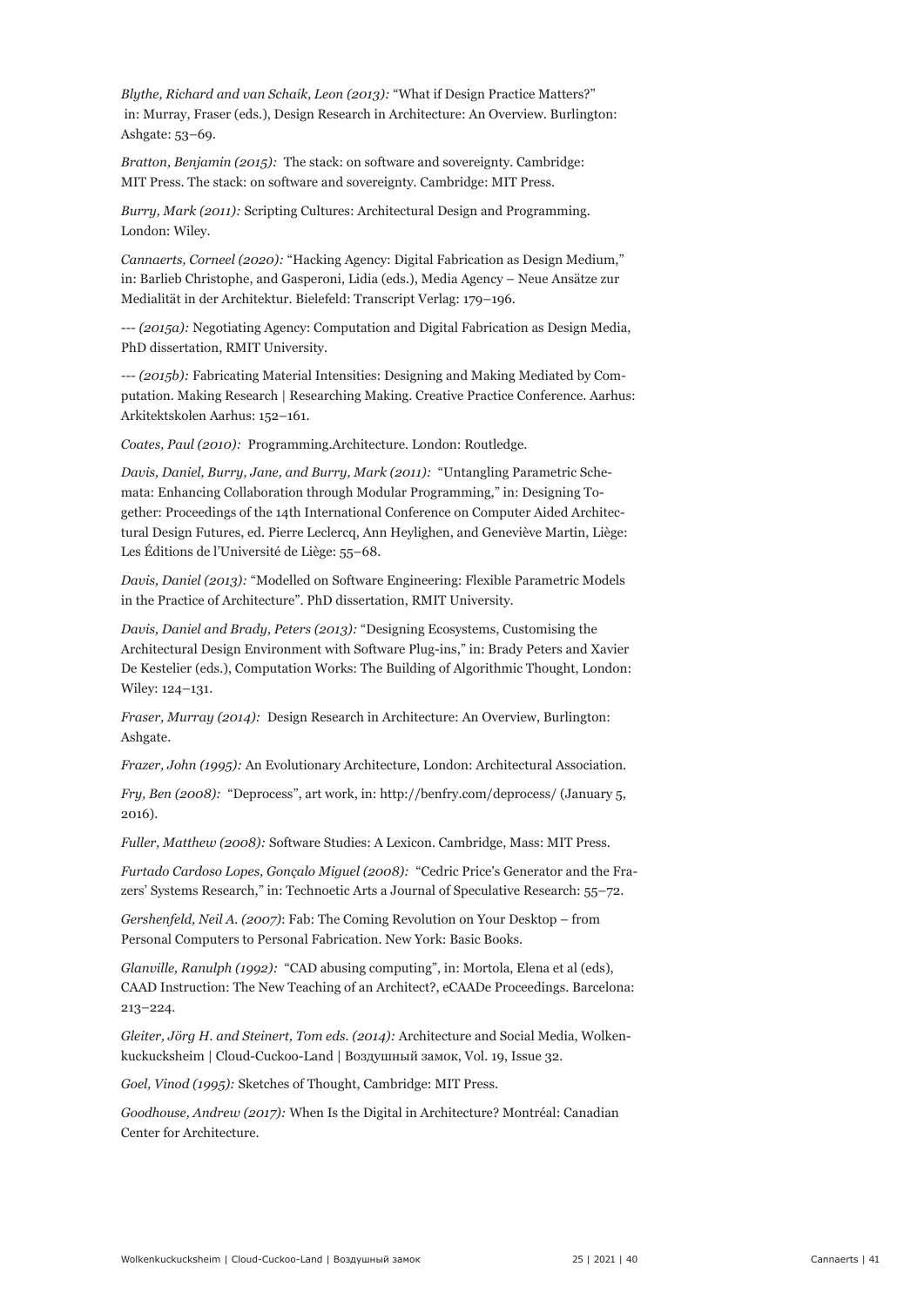*Gramazio, Fabio and Kohler, Matthias (2008):* Digital Materiality in Architecture. Baden: Lars Müller Publishers.

*Gramazio, Fabio, Matthias Kohler, and Jan Willmann, eds. (2014):* The Robotic Touch: How Robots Change Architecture. Zurich: Park Books.

*Haff, Peter. K. (2014):* "Technology as a Geological Phenomenon: Implications for Human Well-Being", in: Geological Society, London, Special Publications, vol. 395, nr. 1: 301–09.

*Jonson, Ben (2005):* "Design ideation: the conceptual sketch in the digital age", in: Design Studies 26: 613–624.

*Kieran, Stephen and Timberlake, James (2004):* Refabricating Architecture: How Manufacturing Methodologies Are Poised to Transform Building Construction. New York: McGraw-Hill.

*Kolarevic, Branko ed. (2003):* Architecture in the Digital Age: Design and Manufacturing. London, New York: Spon Press.

*Leach, Neil, Turnbull, David, and Williams, Chris (2004):* Digital Tectonics. Chichester, West Sussex, U.K., Hoboken, NJ: Wiley-Academy.

*Lynn, Greg, Peter Eisenman, Frank O. Gehry, Chuck Hoberman, Shoei Yoh, eds. (2013):* Archaeology of the Digital, Montréal: CCA, Canadian Centre for Architecture.

*Lynn, Greg (2017):* "Going Native: Notes on Selected Artifacts from Digital Architecture at the End of the Twentieth Century," in: Goodhouse, Andrew, and Canadian Centre for Architecture, eds. When Is the Digital in Architecture? Montréal: Canadian Center for Architecture: 280–334.

*Maeda, John (2004):* Creative Code. New York, N.Y: Thames & Hudson.

*Marino, Mark (2006):* Critical Code Studies in Electronic Book Review. http://electronicbookreview.com/essay/critical-code-studies/ (November 10, 2019)

*Mattern, Shanon (2016):* "Cloud and Field, On the resurgence of "field guides" in a networked age," in: Places Journal, https://placesjournal.org/article/cloud-and-field/ (November 10, 2019)

*Mattern, Shannon (2017):* Code and Clay, Data and Dirt: Five Thousand Years of Urban Media. University of Minnesota Press.

*McCullough, Malcolm (2013):* Ambient Commons: Attention in the Age of Embodied Information. Cambridge: The MIT Press.

*McLuhan, Marshall (1964):* Understanding Media: The Extensions of Man. London: Routledge.

*Menkman, Rosa (2011):* "Glitch Studies Manifesto," in: Lovink, Geert, and Rachel Somers Miles, eds. Moving Images beyond Youtube. Video Vortex Reader, Amsterdam: Institute of Network Cultures, https://beyondresolution.info/Glitch-Studies-Manifesto (November 15, 2019).

*Meredith, Michael (2008):* From Control to Design: Parametric/Algorithmic Architecture. Barcelona: Actar.

*Mitchell, William J. (1990):* The Logic of Architecture: Design, Computation, and Cognition. Cambridge: MIT Press.

*Montfort, Nick et al eds (2013):* 10 PRINT CHR\$(205.5+RND(1));:GOTO 10, Software Studies, MIT Press

*Negroponte, Nicholas (1998):* "Beyond Digital," in Wired, Issue 6.12, https://web.media.mit.edu/~nicholas/Wired/WIRED6-12.html (November 10, 2019).